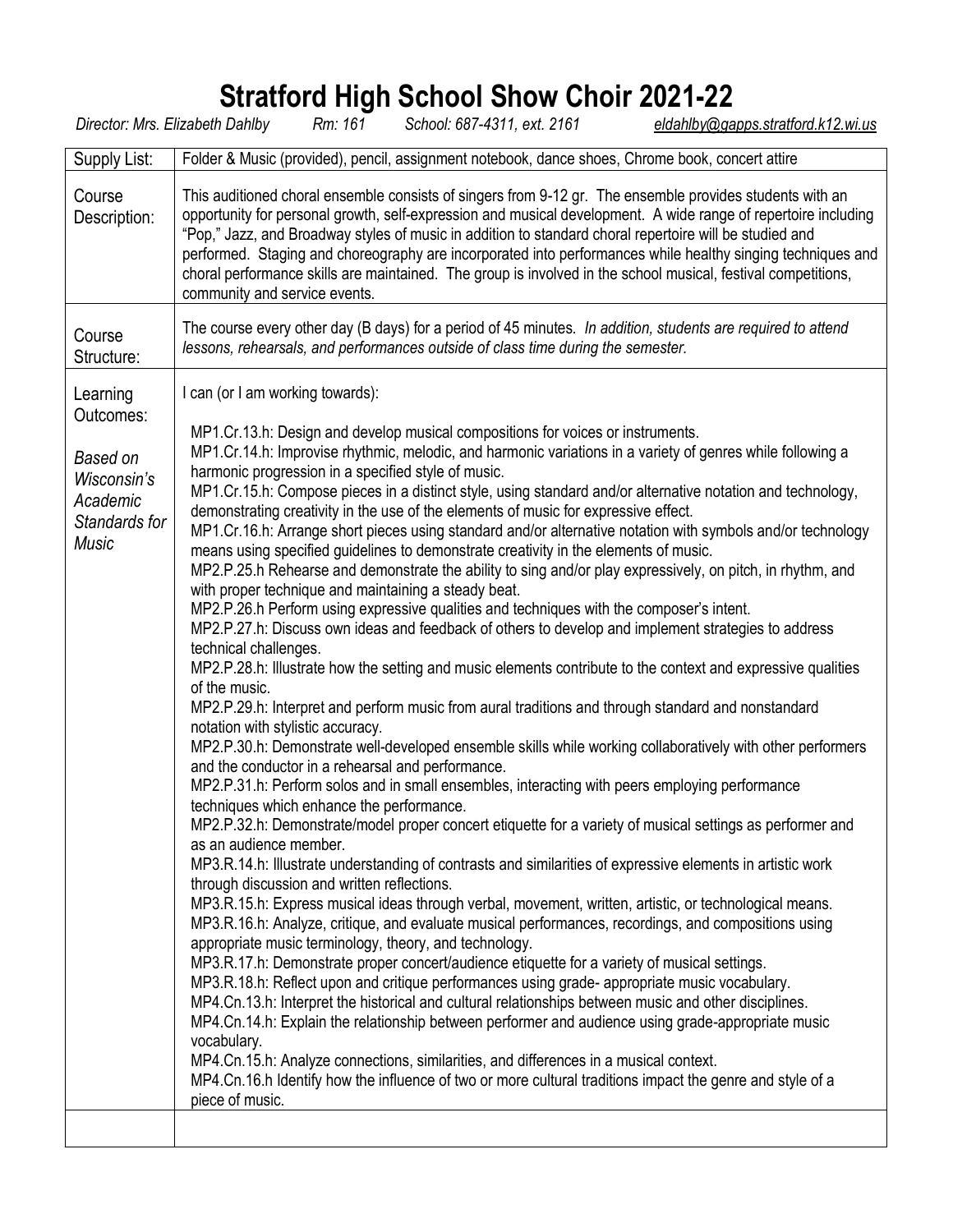| Concert<br>Attire:     | All students are required to wear the Show Choir uniform as outlined below (option 1 or 2) and determined by<br>the class, at the discretion of the director. The uniform is purchased by the student and worn with all<br>accessories to all performances unless otherwise indicated. All garments must be hand washed to maintain<br>their quality and appearance.                                                                                                                                 |  |  |  |  |  |  |
|------------------------|------------------------------------------------------------------------------------------------------------------------------------------------------------------------------------------------------------------------------------------------------------------------------------------------------------------------------------------------------------------------------------------------------------------------------------------------------------------------------------------------------|--|--|--|--|--|--|
|                        | Garments not properly hung & returned to the storage closet or taken home after a performance (left in practice<br>rooms, crumpled up on the floor of the choir room, etc) will be collected & a fee will be assessed to student.                                                                                                                                                                                                                                                                    |  |  |  |  |  |  |
|                        | Option 1 – You must wear 1 1/2" black character shoes (Capezio), strapless bra or bra with clear straps, color<br>coordinated brief, stockings/dance hose, and dress from our agreed upon vendor. No jewelry, unless all<br>purchase the same style. Hair must be kept at least shoulder length, off the face (so we can see your<br>expressions) and worn in a uniform manner (to be determined ahead of time). Stage make-up will be worn as<br>stage lights wash out street make-up.              |  |  |  |  |  |  |
|                        | Option 2 - TBD                                                                                                                                                                                                                                                                                                                                                                                                                                                                                       |  |  |  |  |  |  |
| Classroom<br>Policies: | <b>Passes</b> – Only two (2) bathroom passes are allowed during the hour. Passes for other reasons are <i>not</i><br>allowed during class time. Please address your personal needs between classes. Student must ask and obtain<br>pass before leaving the room. Student will sign out in the record book.                                                                                                                                                                                           |  |  |  |  |  |  |
|                        | <b>Tardiness</b> – A clear understanding of musical and singing concepts is best met with good attendance. Those<br>students not in their assigned seat at the beginning of any class are considered tardy and will be recorded as<br>such in the computer. (School District of Stratford Grade 6-12 Student/Parent Handbook) A partial loss of daily<br>points may result. Students more than 5 minutes late to class will be marked absent.                                                        |  |  |  |  |  |  |
|                        | <b>Classroom Equipment</b> – Equipment in the classroom is to enhance the learning experience of ALL students.<br>Show respect to all equipment. Mistreatment of equipment will result in fines to maintain or replace it,<br>disciplinary action or both.                                                                                                                                                                                                                                           |  |  |  |  |  |  |
|                        | <b>Food &amp; Drink</b> - Food is NOT ALLOWED in the choir room. Clear water in a sealable container is the only<br>drink allowed.                                                                                                                                                                                                                                                                                                                                                                   |  |  |  |  |  |  |
| Expectations:          | In addition to the Tiger Classroom Pride Expectations matrix, students are expected to:<br>Complete assignments on time.<br>1.<br>2.<br>Pick up after oneself in the classroom, and not eat, drink or chew gum during class.<br>Always ask before leaving the room, obtain pass book & sign out in record book.<br>3.<br>Do not play the piano and or touch any technology in the room without permission.<br>4.<br>Only use cell phones in accordance with SDS Student/Parent Handbook rules.<br>5. |  |  |  |  |  |  |
|                        | Maintain a positive attitude, be supportive of each other, and work as a team.<br>6.<br>7.<br>Return Syllabus Acknowledgement Form signed & dated by both student & parent/guardian.                                                                                                                                                                                                                                                                                                                 |  |  |  |  |  |  |
| Academic<br>Integrity: | Academic dishonesty is plagiarism, submitting falsified or invented information as fact, unauthorized use of<br>tools, notes, textbooks or electronic devices on assessments, being complicit in the act of allowing another<br>student to copy work or copying another student's work and submitting as your own. (School District of Stratford<br>6 - 12 Student/Parent Handbook)                                                                                                                  |  |  |  |  |  |  |
|                        | Some class work will be expected to be done independently. Students who violate the guidelines of such work<br>will be handled on an individual basis. If a student is unclear whether the work is group or independent work, it<br>is the student's responsibility to ask. If you are struggling with the work, please ask me for help. That's what I'm<br>here for. Please be advised that Athletic & Activity Code consequences also pertain to academic integrity<br>violations.                 |  |  |  |  |  |  |
|                        | 1 <sup>st</sup> Offense: Dean of Students (Coaches/Advisors) and parents to be contacted. The student may be allowed<br>to redo the assignment/minor assessment for partial credit (up to 70%).                                                                                                                                                                                                                                                                                                      |  |  |  |  |  |  |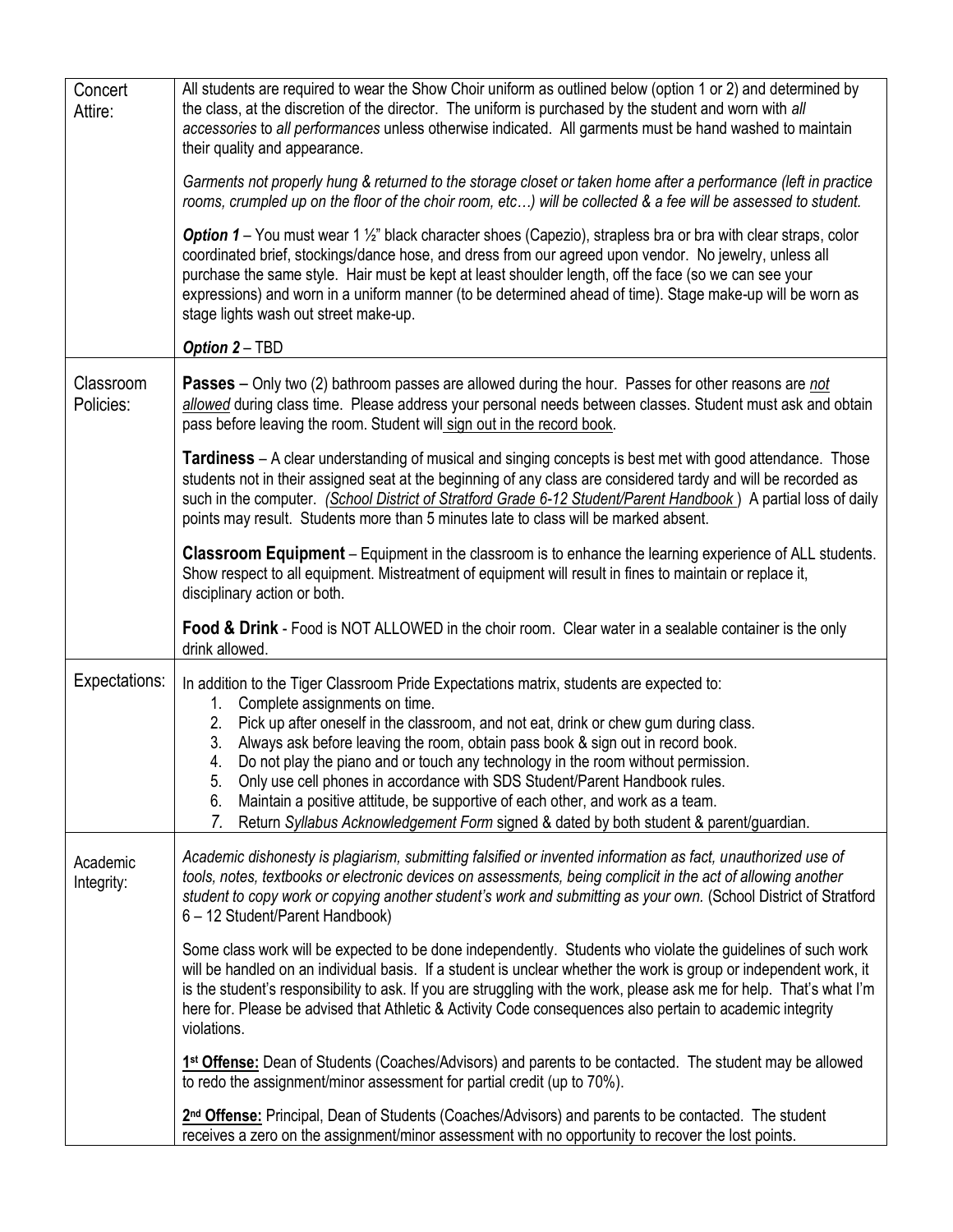|                    | 3rd Offense: Same as 2nd offense. Additionally, the student could risk failing the course due to a lack of points.                                                                                                                                                                                                                                                                                                                                                                                                                                                                                                                                                                              |  |  |  |  |  |  |
|--------------------|-------------------------------------------------------------------------------------------------------------------------------------------------------------------------------------------------------------------------------------------------------------------------------------------------------------------------------------------------------------------------------------------------------------------------------------------------------------------------------------------------------------------------------------------------------------------------------------------------------------------------------------------------------------------------------------------------|--|--|--|--|--|--|
|                    | Overall grading scheme for each semester is as follows:                                                                                                                                                                                                                                                                                                                                                                                                                                                                                                                                                                                                                                         |  |  |  |  |  |  |
| Grading<br>Policy: | <b>Quarter 1/3: 80%</b><br><b>Final Exam:</b> $20%$ = Semester grade<br>(Formative: 50% - Daily grade, Lessons, Sectionals, RepTesting, Sight-singing, Other Wk)                                                                                                                                                                                                                                                                                                                                                                                                                                                                                                                                |  |  |  |  |  |  |
|                    | (Summative: 50% - Unit tests, Concerts)                                                                                                                                                                                                                                                                                                                                                                                                                                                                                                                                                                                                                                                         |  |  |  |  |  |  |
|                    | <b>Daily Grade:</b> (6 points) The following three criterion comprise the daily grade:                                                                                                                                                                                                                                                                                                                                                                                                                                                                                                                                                                                                          |  |  |  |  |  |  |
|                    | Participation (2 pts)<br>1.<br>2.<br><b>Behavior/Procedures (2 pts)</b><br>3.<br>Musicianship (2 pts)                                                                                                                                                                                                                                                                                                                                                                                                                                                                                                                                                                                           |  |  |  |  |  |  |
|                    | See the attached Choirs Daily Grading/Assessment Rubric for further details and explanation.                                                                                                                                                                                                                                                                                                                                                                                                                                                                                                                                                                                                    |  |  |  |  |  |  |
|                    | <b>Lessons:</b> (6 points) All students are scheduled 15 minute lessons with Mrs. Dahlby. Lesson groups and<br>schedule are posted on the choir bulletin board and class web page. Choral repertoire, solo and ensemble<br>selections and vocal technique will be studied. Attendance is mandatory and will be assessed using the Choirs<br>Daily Grading/Assessment Rubric. A missed lesson may be rescheduled during the current quarter but not in<br>the last week before the end of the current quarter. One lesson per quarter may be missed due to a<br>quiz/test/lab or field trip without penalty. If Mrs. Dahlby cancels a lesson for some reason, it does not need to<br>be made up. |  |  |  |  |  |  |
|                    | <b>Sectional Rehearsals, Repertoire Testing, Sight-singing &amp; other written work:</b> Sectional<br>rehearsals, repertoire testing, sight-singing and other written work will be scheduled and administered<br>throughout the semester to improve student skills, prepare for performances and the semester exam. These<br>items will be assessed through the use of a rubric. Missing a rehearsal for a school event where the student is<br>not playing/participating will not be considered an excused absence.                                                                                                                                                                            |  |  |  |  |  |  |
|                    | <b>Retakes:</b><br>Students who score below 70% on a summative assessment will be allowed to retake the assessment under the<br>following conditions as recorded below. (School District of Stratford Grade 6-12 Student/Parent Handbook)<br>However, retakes do not apply to performances or semester final exams.                                                                                                                                                                                                                                                                                                                                                                             |  |  |  |  |  |  |
|                    | The student must complete a supplemental learning packet and submit it to Mrs. Dahlby for additional<br>1.                                                                                                                                                                                                                                                                                                                                                                                                                                                                                                                                                                                      |  |  |  |  |  |  |
|                    | assessment.<br>The student must schedule a meeting during the school day $(7.30 - 8am, 3.15 - 3.30pm)$ , or other<br>2.<br>times as available) with Mrs. Dahlby for further remediation.                                                                                                                                                                                                                                                                                                                                                                                                                                                                                                        |  |  |  |  |  |  |
|                    | The student must retake the assessment within five (5) days of his/her initial assessment.<br>3.                                                                                                                                                                                                                                                                                                                                                                                                                                                                                                                                                                                                |  |  |  |  |  |  |
|                    | 4. The student can only retake the assessment once.<br>The second assessment will be a different exam but remain in the same or similar format as the initial<br>5.<br>assessment.                                                                                                                                                                                                                                                                                                                                                                                                                                                                                                              |  |  |  |  |  |  |
|                    | The score of the second assessment will be recorded as the final grade in the grade book.<br>6.                                                                                                                                                                                                                                                                                                                                                                                                                                                                                                                                                                                                 |  |  |  |  |  |  |
|                    | <b>Concerts/Performances:</b> (Please see the attached <i>Concert/Performance Grading Rubric.</i> ) Concert<br>attendance is mandatory as the performance is considered an examination of the material that has been<br>covered in the singer's class.                                                                                                                                                                                                                                                                                                                                                                                                                                          |  |  |  |  |  |  |
|                    | <b>Authorized Absence With Prior Notification</b><br>Authorized absences are school, church, or other related conflicts or unavoidable family vacations or events.<br>The director must receive a note from a parent/guardian or notification from school activity at least three weeks<br>before concert/performance. To make up the concert/performance, the student must schedule an appointment<br>to perform all pieces from memory and in concert dress. Missing a concert/performance for a school event<br>where the student is not playing/participating will not be considered an excused absence.                                                                                    |  |  |  |  |  |  |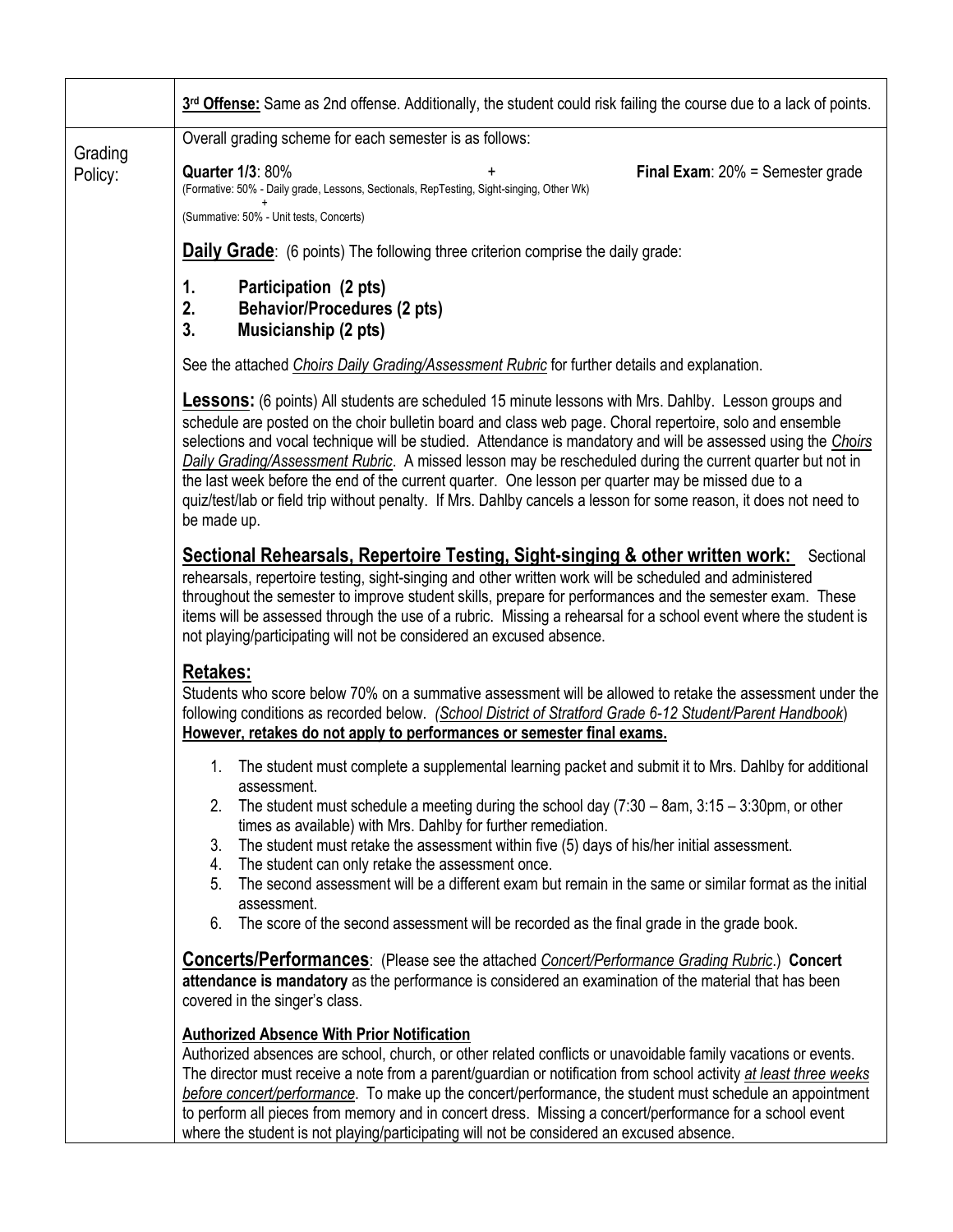## **Excused Absence After Event With Notification**

Excused absences are due to student illness or family emergencies. If you are gravely ill and are unable to attend a performance or special rehearsal, please contact the director THREE HOURS before the concert/performance. (This allows us to make adjustments for spacing on the risers, etc.). You may e-mail or leave a voice mail message. A written note from a parent/guardian/doctor is to be brought in after the missed concert/performance. To make up the concert/performance, the student must schedule an appointment to perform all pieces from memory and in concert dress.

**Unexcused absences will result in a total loss of points with no opportunity to make up the event.**. An unexcused absence is a situation where a student skips a concert/performance, leaves the concert early, or has a work conflict. Work is not a valid excuse to miss a concert. If a student shows up to a performance without the appropriate concert apparel, such a situation will be considered an unexcused absence and the student will not be allowed to perform with the choir.

Please remember, all events are listed on the school calendar, choir calendar (last pg of syllabus), Choir class & District websites.

**Final exam**: Will cover materials discussed and/or rehearsed during the semester (i.e. basic choral music concepts, theory and vocal pedagogy terms, music theory, composers, historical information, exercises, etc…). Students will be given a study guide 1 week prior to the final exam. *The exam is worth 20% of the final semester grade.*

**Make-up work:** Students are solely responsible to obtain and make up all their missed work. *(School District of Stratford Grade 6-12 Student/Parent Handbook*) Students will have *five (5) school days after the absence* to complete missed work. After the fifth day, the student may receive a zero(s). Unexcused absences will result in a zero in the grade book for that day(s).

**Parent excused absences** (filed in the office) do not need to be made up. However, long term illnesses or absences may require remediation. Remediation lessons must be *scheduled in advance & during 7 th hour*.

| <b>Grading Scale</b> | <b>GPA Calculation</b> |
|----------------------|------------------------|
| 93-100 A             | 4.00<br>A              |
| 90-92                | 3.67                   |
| - A-                 | A-                     |
| 87-89                | 3.33                   |
| $B+$                 | $B+$                   |
| 83-86                | B                      |
| B                    | 3.00                   |
| 80-82                | 2.67                   |
| <b>B-</b>            | <b>B-</b>              |
| 77-79                | 2.33                   |
| C+                   | $C+$                   |
| 73-76                | C                      |
| - C                  | 2.00                   |
| 70-72                | 1.67                   |
| - C-                 | $C-$                   |
| 68-69                | 1.33                   |
| D+                   | D+                     |
| 66-67                | 1.00                   |
| D                    | D                      |
| 65                   | 0.67                   |
| D-                   | D-                     |
| F                    | F                      |
| $0 - 64$             | 0                      |

**Posting of Grades:** Grades are updated weekly. Please Skyward to view your grade for this class.

**Extra credit**: Extra credit points may be allocated daily at the discretion of the teacher, including those students with perfect attendance and full participation in Women's Choir or Men's Choir may also receive extra credit points. Attendance records will be referenced as supporting documentation. Students who successfully prepare and perform at Solo & Ensemble contests will be exempt from taking the Semester II final.